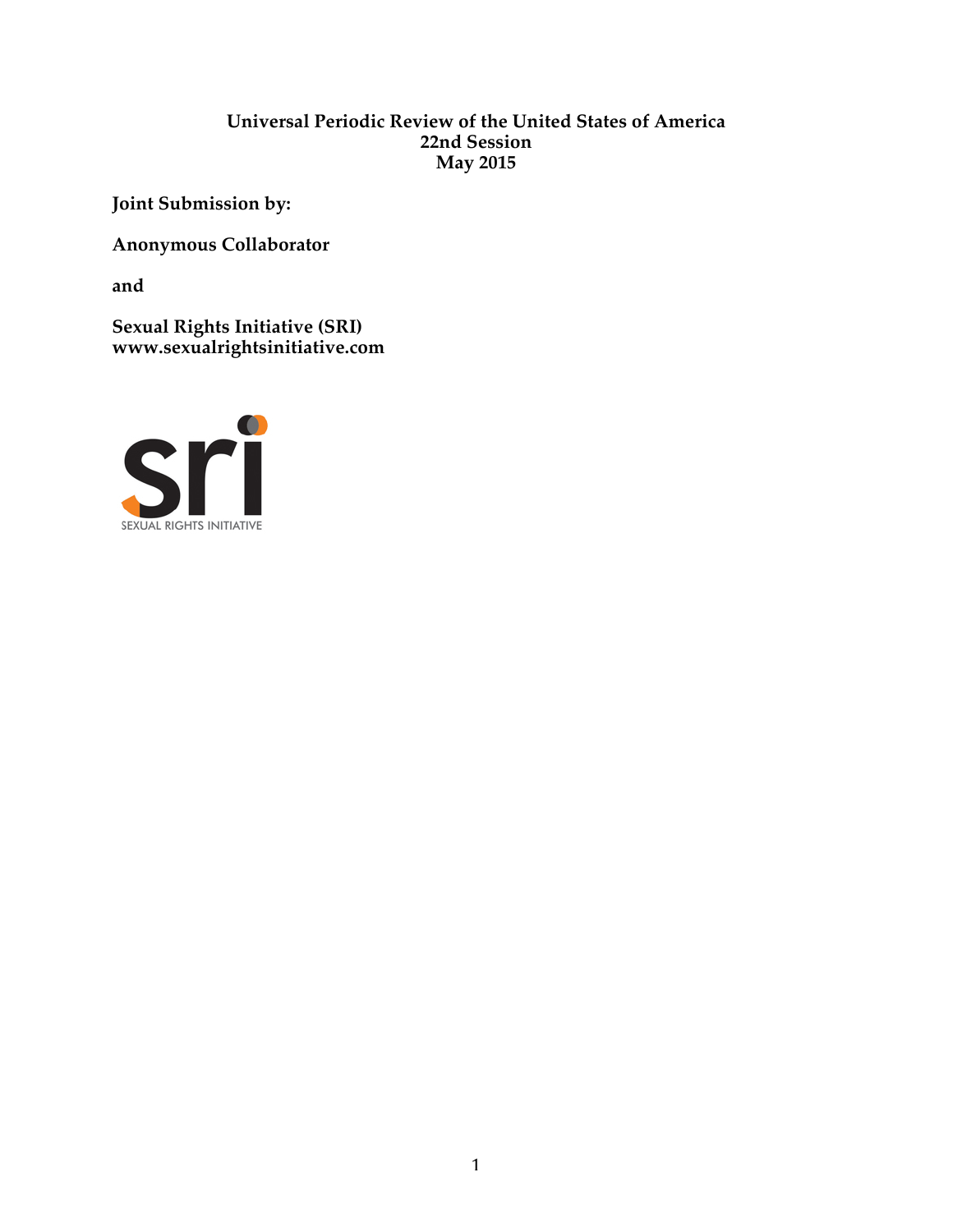#### **Key words: criminalization, sex work, HIV, sexuality education, abortion, contraception, reproductive rights**

## **I. Executive Summary**

1. This report is jointly submitted by the Sexual Rights Initiativei and an anonymous activist from the United States.

2. The following analysis and recommendations address a wide range of sexual rights issues, from the ratification of foundational human rights instruments to the rights of women, children, and lesbian, gay, bisexual, and transgender (LGBT) persons. The report revisits recommendations made to the United States during its previous review, charting the progress that has been made thus far and the steps still required to maximize compliance with human rights principles.

3. Within the broad range of issues presented in the report, special attention is paid to the use of criminal laws to punish sex workers and people living with HIV/AIDS (PLWHA), restrictions on sexuality education and access to information, and increasingly draconian restrictions on access to contraception and abortion that undermine reproductive health and rights. Although these are not the only pressing sexual rights issues in the United States, they reflect some of the more worrying violations that the federal government can mitigate or curb using various tools at its disposal.

4. In keeping with the spirit and function of the Universal Periodic Review, the report concludes with a number of recommendations the authors believe the United States should swiftly implement to address outstanding sexual rights concerns. The federal structure of the United States means the de facto and de jure protection of sexual rights can vary considerably from state to state. The recommendations in this report are expressly designed to highlight ways in which the federal government can respect, protect, and promote sexual rights using the mechanisms available to it, which may include federal legislation, administrative regulations, funding and budget allocations, and technical and political support for state initiatives.

# II. Recommendations from the 1<sup>st</sup> cycle of the UPR

5. During its first Universal Periodic Review in 2010, the United States received a wide range of recommendations related to sexual rights. The government rejected a select few of these recommendations, declining to make maternity leave mandatory, to remove blanket abortion restrictions on humanitarian aid to women and girls who are raped, and to ratify the International Covenant on Economic, Social, and Cultural Rights (ICESCR) and the Optional Protocols to the Convention on the Rights of the Child (CRC) and Convention on the Elimination of All Forms of Discrimination Against Women (CEDAW). Although the United States has previously declined to accept these recommendations, it might now reconsider them during its second review. Should the government conclude it is still unwilling to adopt them, states might encourage the United States to identify alternative means of addressing and resolving the underlying sexual rights violations they have identified.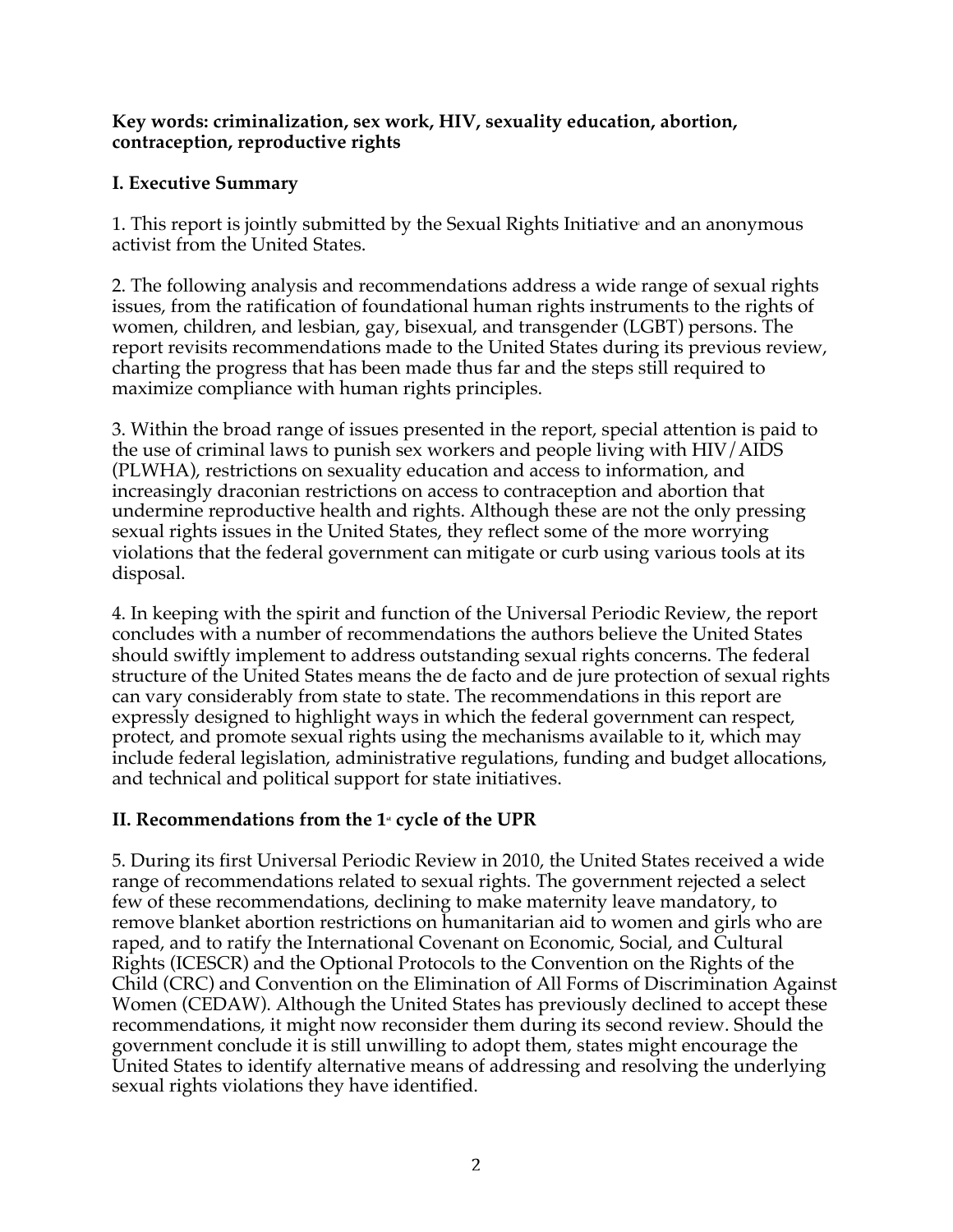6. The government's responses to other recommendations were more equivocal or unclear, especially where these pertained to the ratification of core human rights instruments. The reviewing states recommended that the United States ratify the CRC, CEDAW, the Convention on the Rights of Persons with Disabilities (CRPD), the Optional Protocol to the International Covenant on Civil and Political Rights (ICCPR), and the International Labor Organization's (ILO) Convention No. 111, which regards discrimination in employment and occupation. States might consider questions and recommendations that would clarify where the United States stands on the ratification of, or adherence to, these widely adopted instruments.

7. The United States also accepted a number of recommendations in its first review. The paragraphs that follow briefly survey the accepted recommendations, noting where progress has been made in the intervening period and where further steps are required for the United States to meaningfully act on its commitments. The recommendations included at the end of this report suggest some potential interventions that might be taken by the U.S. government to advance these goals.

8. *Taking measures to address discrimination on the basis of sexual orientation and gender identity (SOGI) and combatting stereotypes and violence against LGBT people.* In the absence of federal legislation, protections from discrimination on the basis of SOGI vary considerably from state to state. Currently, eighteen states and the District of Columbia prohibit discrimination on the basis of SOGI, and three states prohibit discrimination on the basis of sexual orientation alone.<sup>*i*</sup> President Obama took a laudable step in July 2014 when he issued an executive order prohibiting federal contractors from discriminating on the basis of SOGI, and publicly called for Congress to legislatively enact a broader set of protections.<sup>\*</sup> Thus far, however, legislative efforts have met with little success. The Employment Non-Discrimination Act (ENDA), which would prohibit adverse employment actions on the basis of SOGI, has been repeatedly introduced without passage since 1994. The most recent version of ENDA passed the Senate in a bipartisan vote, but has languished in the House of Representatives. A number of civil rights organizations have recently withdrawn their support for the current version of ENDA, protesting the broad exemption contained within the bill that permits religious organizations to discriminate on SOGI grounds.<sup>\*</sup> Discrimination on the basis of SOGI persists in other areas of federal policy, for example, in the Food and Drug Administration's blanket ban on blood donation by men who have had sex with men, regardless of their monogamy, safer sex practices, or serostatus. In 2013, the American Medical Association joined a chorus of scientific and medical experts decrying the policy as discriminatory and not grounded in sound science, and urged the government to adopt a more rational and effective approach.<sup>\*</sup> To date, however, the U.S. government has maintained the policy.

9. *Ensuring access to public services with attention to the special vulnerability of sex workers*. Advocates welcomed the U.S. Supreme Court's 2013 ruling in *Agency for International Development v. Alliance for Open Society International, Inc.*, which struck down the socalled "prostitution pledge" requiring that recipients of funds from USAID take a stance opposing sex work. In the U.S. context, however, sex workers still face daunting deterrents and barriers to safe, accessible, and non-stigmatizing health care, police assistance, legal assistance, and public benefits. Taking steps to ensure sex workers have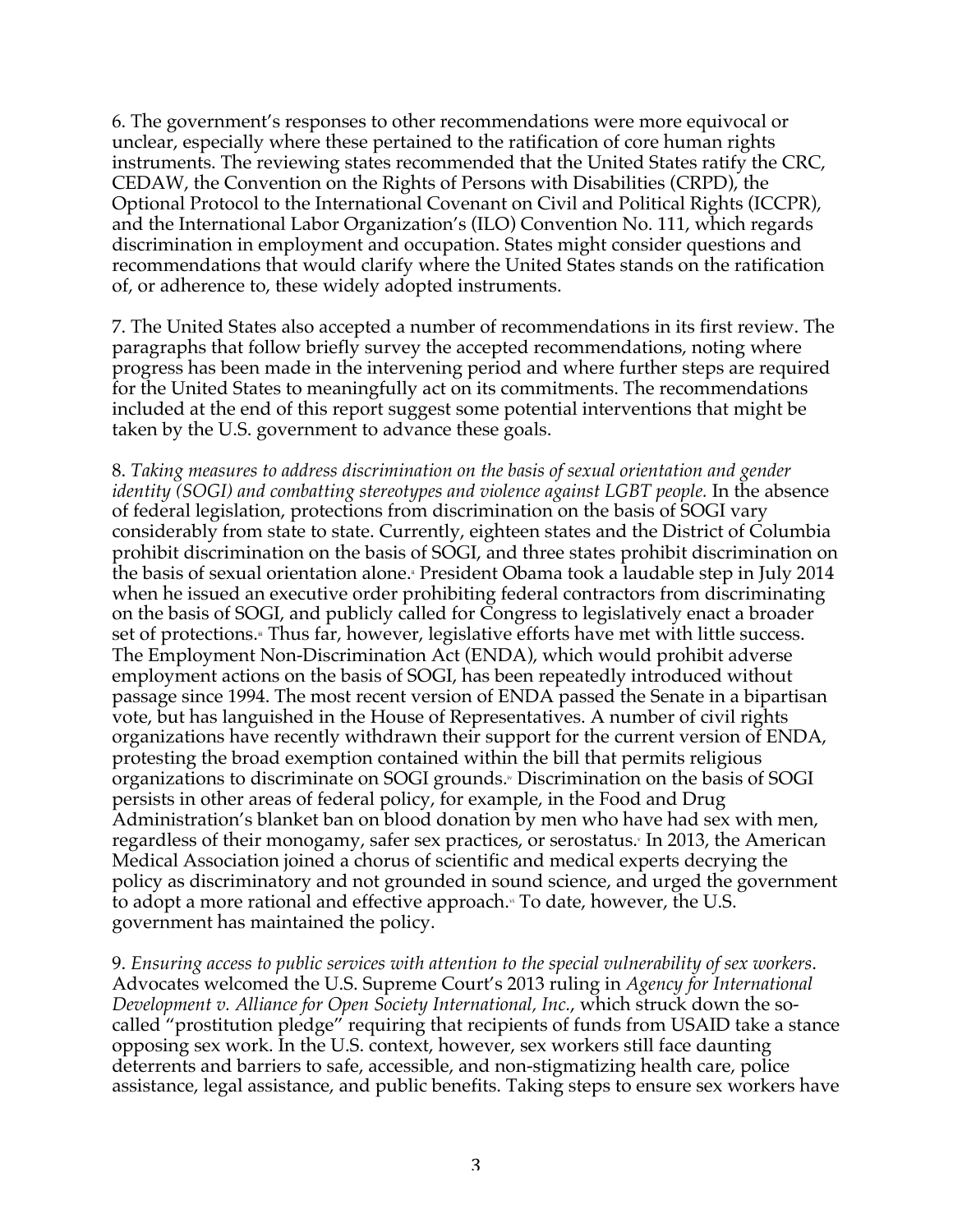access to public services is essential if violations of their rights, well-being, and safety are to be addressed and eliminated.

10. *Taking steps to end child prostitution*. In 2013, the Federal Bureau of Investigation conducted the largest sweep against child sexual exploitation to date. $\cdot$  Nonetheless, the sexual exploitation of children remains rampant. The U.S. Department of Justice reported in 2011 that forty percent of suspected incidents of human trafficking involved the sexual exploitation of children.<sup>\*</sup> Furthermore, organizations have reported worrying gaps in the services available to children who are survivors of sexual exploitation. Children can be denied services if they have special health or mental health needs, and programs tend to be aimed at female victims such that young male and transgender survivors are frequently excluded or underserved. Although added policing and punitive or rehabilitative measures may help stem the tide of offenses, additional steps must be taken if the survivors of child sexual exploitation are to be sufficiently protected and cared for.

11. *Combatting violence against women and gun violence.* After uncertainty about whether it would pass the House of Representatives, the Violence Against Women Reauthorization Act of 2013 was signed into law by President Obama on March 7, 2013. The reauthorization of VAWA bolstered efforts to prevent and address domestic violence by strengthening protections for LBT, Native American, and immigrant survivors; requiring reporting and responses to domestic violence in university settings; ensuring survivors are able to access and maintain their housing, and preserving funding for relevant programs. Legislation to combat gun violence has not fared as well. A bill that would ban assault weapons, ban high-capacity gun magazines, and bolster background checks for purchases of firearms failed in a high-profile vote in the U.S. Senate.<sup>\*</sup> The loss stymied efforts to curb gun violence through the legislative process, leaving the United States without meaningful gun reform in the wake of multiple mass shootings.

12. *Defining, prohibiting, and punishing human trafficking.* In 2012, the Obama Administration announced a number of initiatives to address human trafficking. The efforts included an executive order to prevent federal contractors and subcontractors from engaging in trafficking, training for law enforcement and judiciary personnel to aid trafficking survivors, additional resources to ensure trafficking survivors receive legal assistance and public services, and a range of partnerships and collaborative efforts.<sup>\*</sup> Amidst these efforts, advocates have reported alarming trends regarding human trafficking in the United States. The National Human Trafficking Resource Center recently reported that, between 2008 and 2012, their call volume related to human trafficking increased by 259%, with 9,298 unique reports of human trafficking. $\equiv$ Of these, U.S. citizens were the victims in forty-one percent of sex trafficking cases and twenty percent of labor trafficking cases.\* Although these statistics are worrying, greater care must be taken by police departments and federal agencies in distinguishing sex trafficking and sex work. Responses to sex trafficking and labor trafficking should focus specifically on deceptive and coercive work, and should not be used to criminalize or punish adult sex workers who consensually engage in transactional sex.

13. *Promoting equal socioeconomic and educational opportunities, in law and fact, regardless of ethnicity, race, religion, national origin, gender, or disability.* The Obama Administration has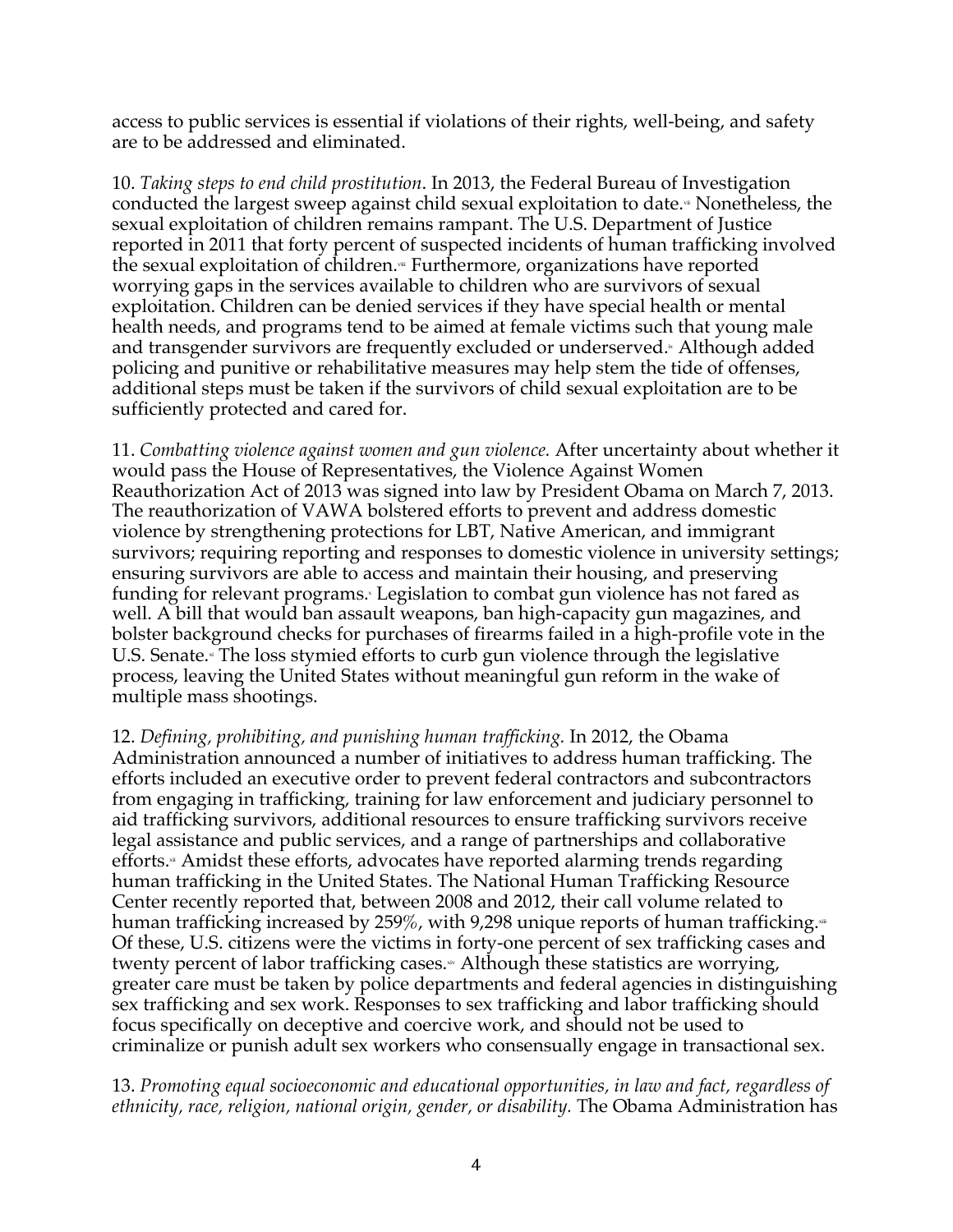launched a number of programs which aim remedy educational disparities, including the Race to the Top initiative.<sup>\*</sup> According to the Administration, almost ninety percent of discretionary spending in the proposed Department of Education budget for 2015 is aimed at programs which assist low-income students, minority students, students with disabilities, and those who are learning English.<sup>\*\*</sup> Efforts like these are badly needed. Statistics collected by the National Center for Education Statistics report significant educational disparities on the basis of race and ethnicity, gender, disability, language, and socioeconomic class.xii Such disparities affect educational attainment and socioeconomic mobility on multiple fronts, including academic achievement, access to postsecondary education, and outcomes in the labor market.xviii

14. *Taking steps toward economic and social rights for women and minorities, especially with regard to access to work and housing.* President Obama signed two executive orders in 2014 related to gender-based pay disparities, barring federal contractors from retaliatory action against employees who discuss their salaries and instructing the U.S. Department of Labor to collect data on gender disparities in pay from federal contractors. $\cdot$  Just days later, however, the Paycheck Fairness Act, a piece of legislation designed to address the pay gap, failed to pass the U.S. Senate. $\alpha$  A meaningful response requires much more than either the Administration or Congress has done thus far. The American workforce is highly stratified, with women, people of color, and LGBT people facing disparities in opportunity and pay. $\cdot$  Where individuals are multiply marginalized, these disparities are especially acute. $\sim$  Statistics published by the Equal Employment Opportunity Commission and Bureau of Labor Statistics indicate that racial minorities and women continue to fare worse in employment than white men, with persistent disparities in participation rates, unemployment rates, and the representation of particular groups in executive or senior level positions in the workforce. $\cdot$  Access to housing, too, continues to be strongly stratified on the basis of race and ethnicity, and is further shaped by gender, disability, SOGI, and veteran status. $*$  Alleviating these disparities will require federal and state agencies to address the conditions that generate unemployment and homelessness, revise policies that criminalize homelessness and trap individuals in cycles of marginalization, and initiate programs that provide work and housing to those without it.

15. *Taking further action to ensure gender equality at work.* In early 2009, President Obama signed into law the Lilly Ledbetter Fair Pay Act, which relaxed restrictions barring women from bringing suit to challenge gender-based disparities in their pay. $\sim$  In 2012, however, women in the United States still earned \$0.77 for every dollar earned by their male counterparts annually. $x^*$  At the current rate of progress, the Institute for Women's Policy Research estimates that pay for men and women in the United States will not be at parity until 2058.xxxi Although the passage of the Fair Pay Act was a notable victory for women's rights advocates, more direct action is necessary to ensure that gender equality in the workplace is fully realized.

16. *Preventing slavery of agricultural workers, especially women and children.* The Obama Administration proposed rules to protect children engaged in agricultural labor, but ultimately withdrew them after facing criticism in a public comment period. $\overline{x}$  For children as well as adults, coercion in the agricultural industry takes a number of forms. In addition to low pay, long hours, and grueling working conditions, agricultural workers often do not have access to labor protections like family and medical leave,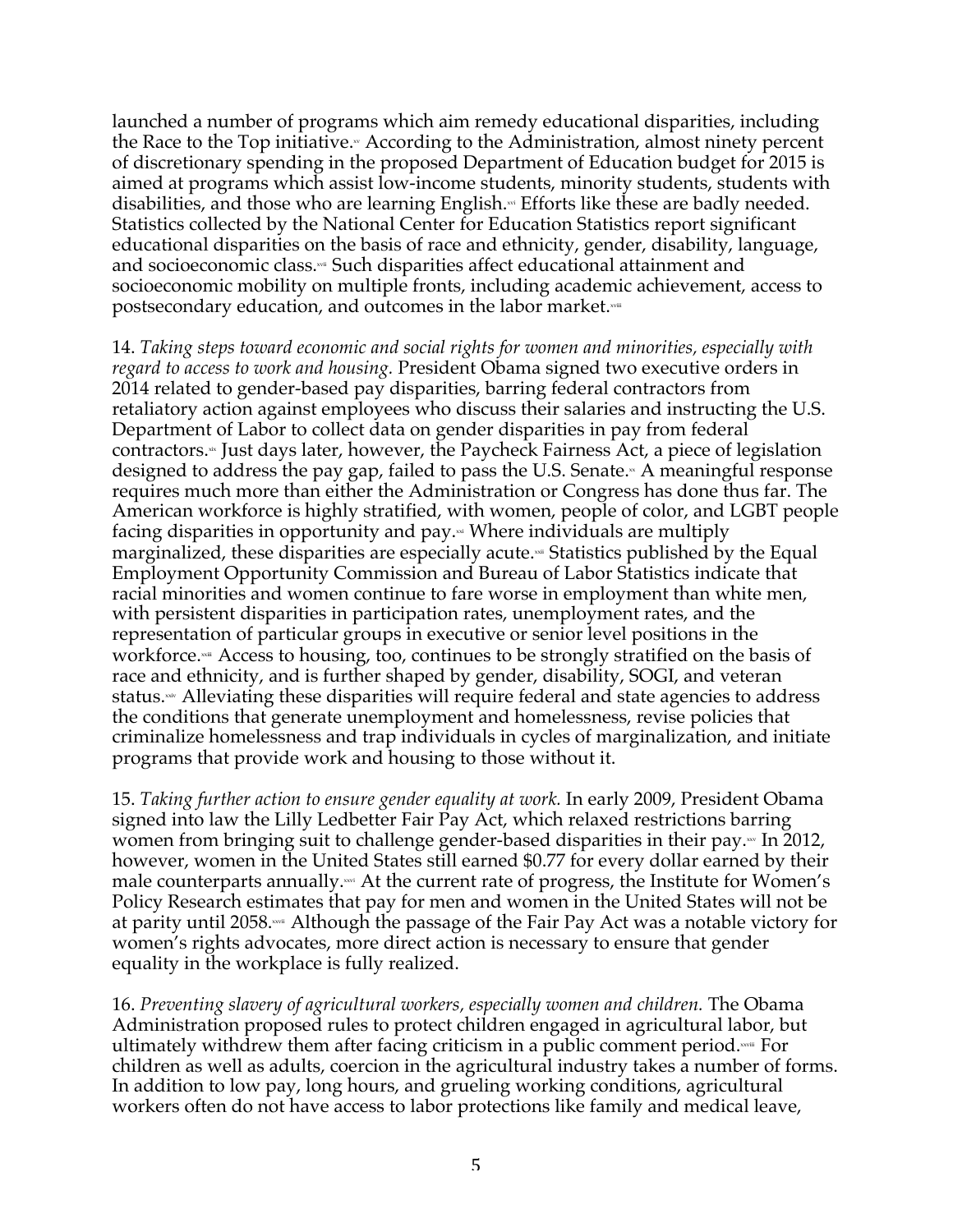health insurance, and pensions.\*\* Advocates estimate that up to five percent of agricultural workers in the United States work under conditions of forced labor.<sup>\*</sup>\* For legal as well as well as social reasons, women and children are particularly disadvantaged in the agricultural workforce. Women in particular face sexual harassment, coercion, and violence, and often lack the labor protections and alternative employment options that would allow them to report violations and obtain redress. $\mathbb{R}^n$ Human Rights Watch has documented children as young as seven years old among the hundreds of thousands of children engaged in agricultural labor in the United States.xxxii The Fair Labor Standards Act gives children working in agriculture less protection than children in other industries; so long as the work is on a small farm and with parental consent, for example, there is no minimum age or maximum number of hours outside of the school day for child labor. $\mathbf{w}$  Without basic protections and stricter guidelines, laws designed to allow children to work on family farms leave many children exposed to highly exploitative conditions.

17. *Redoubling efforts to address sexual violence in correction and detention facilities and address prison conditions.* In 2012, the Department of Justice issued rules to implement the Prison Rape Elimination Act of 2003. $x^*$  Although the rules are laudable, legitimate concerns about compliance, monitoring, and enforcement remain. $\sim$  Officials in seven states have already failed to meet the law's requirements, and governors from five of those states have informed the Department of Justice they are deliberately failing to comply.xxxi Notably, too, the new rules do not apply to immigration detention facilities or detention facilities operated by the Department of Health and Human Services and Department of Defense, which are supposed to adopt their own rules regarding sexual violence.xxxii Ensuring all federal agencies are held to similarly high standards is essential if the commitments made in the legislation itself are to be made meaningful.

18. *Taking measures for migrant women and foreign adopted children subject to domestic violence.* The U.S. Congress has thus far failed to pass comprehensive immigration reform bills that are before both the House and the Senate. The bills include provisions to provide protection and redress to undocumented women who experience domestic violence. In their present form, they would shield undocumented women who leave their abusive spouse from being deported, double the number of visas available to women who are survivors of domestic violence, and lengthen the deadline to apply for asylum beyond the current one-year restriction. $x^*$  If a comprehensive immigration reform bill is not forthcoming, the needs of migrant women will remain urgent and should be addressed swiftly by any legislative or administrative means available.

19. *Taking measures to end gross human rights abuses against women by military personnel stationed at foreign bases.* In 2012, President Obama issued an executive order expressly prohibiting federal contractors and subcontractors from engaging in human trafficking or exploitative forced labor on U.S. military bases.xxxx In 2014, however, journalists continued to document troubling violations of these rules on a number of U.S. military bases abroad. As one report notes, despite flagrant abuses, there have not yet been any prosecutions, fines, or suspensions for trafficking violations by federal contractors.<sub>"</sub> The sustained U.S. military presence in countries around the world, combined with the growing use of contractors and subcontractors for military purposes, has entrenched a system where physical and sexual violence, labor exploitation, and environmental degradation are flagrant and accountability is scarce.<sup>\*</sup> Where the United States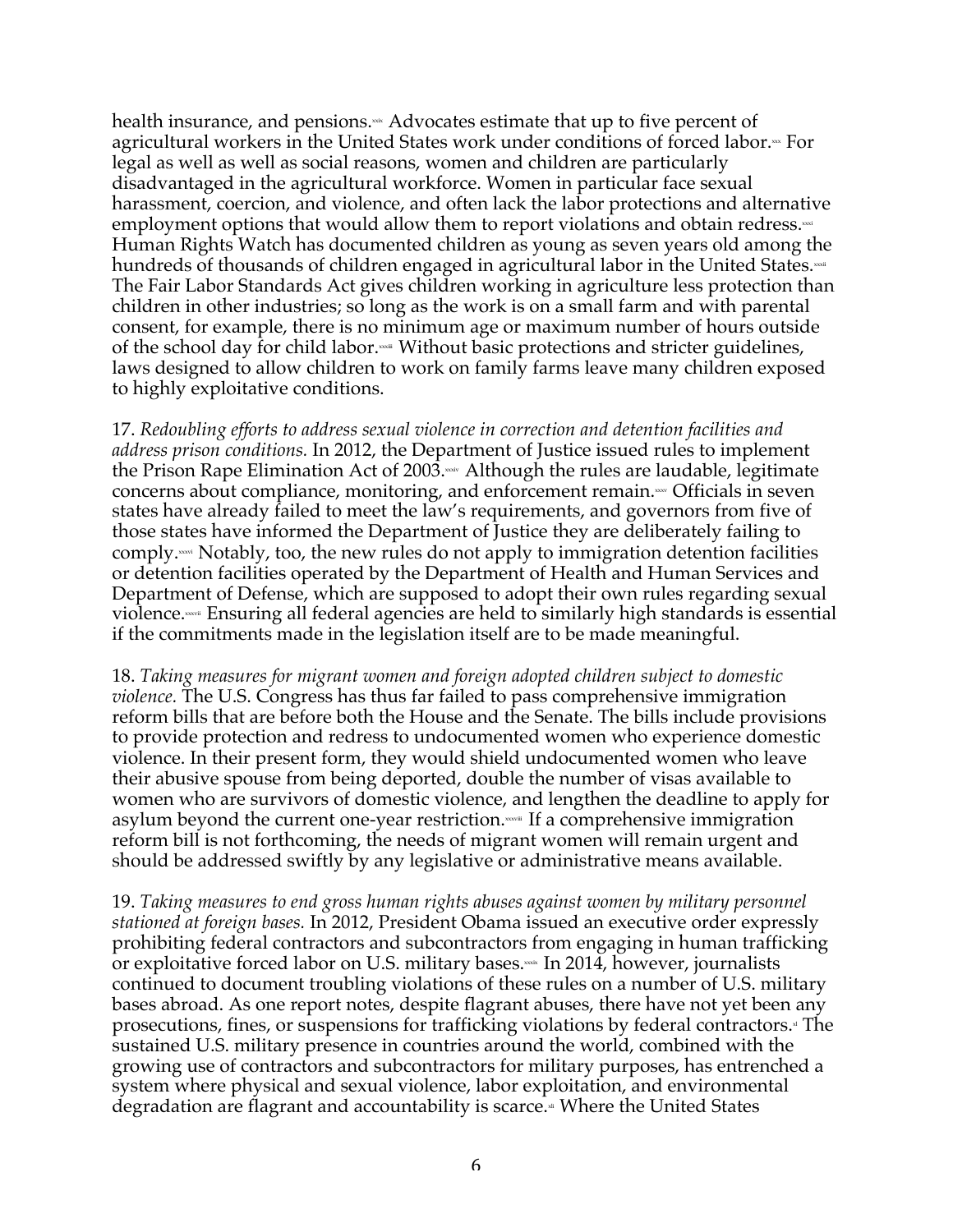maintains military bases, robust mechanisms to stop human rights abuses, punish offenders, and provide redress are urgently needed.

# **III. Sexual Rights Issues in the United States**

## **A. Criminalization**

20. Throughout the United States, transactional sex is criminalized under a variety of state laws and local regulations. Except for Nevada, every U.S. state prohibits sex work under state law. Laws prohibiting sex work may be more or less explicit; while some states prohibit soliciting, operating a brothel, or living off the avails of prostitution, restrictions on loitering, disturbing the peace, and other public order offenses are also used to harass and arrest those suspected of being sex workers. Individuals who are arrested as sex workers may not only face felony charges and jail time; in at least six states, they may also be registered as sex offenders and thereby face extremely harsh restrictions on their activities and movement.<sup>\*</sup>

21. Criminalizing sex work has profoundly detrimental effects on the rights, health, and well-being of sex workers. Criminalization drives sex work underground, making it difficult for sex workers to access sexual and reproductive health services; seek police assistance and redress when they are robbed, assaulted, or raped; and gain access to benefits that are attached to employment in the United States, such as health insurance, family and medical leave, and Social Security. As a result, sex workers are at a heightened risk of contracting HIV and other STIs,<sup>\*\*</sup> but also face heightened exposure to physical and sexual violence from strangers, clients, and police officers and economic marginalization.

22. In some municipalities, criminal laws, policies, and practices place sex workers at especially heightened risk. A worrying development is the classification of condoms as evidence of "prostitution," a practice that invites harassment from law enforcement officials and deters sex workers from self-protective measures against HIV and other STIs. In 2012, Human Rights Watch described the adverse effects that these policies have had in New York City, Washington, DC, Los Angeles, and San Francisco.xiv

23. Subsequently, police departments in San Francisco and New York City revisited their policies and announced that officers will no longer treat condoms as evidence. $\ast$  A closer inspection reveals worrying gaps in both reforms. In San Francisco, condoms may still be used to prosecute trafficking cases, which may deter women who have been trafficked from using them.\*\* In New York, loopholes which allow police to use condoms to justify an arrest or to enter condoms as evidence in promotion-of- "prostitution" and trafficking cases continue to stymie the full enjoyment of health and human rights.\*\* And in other cities across the country, law enforcement personnel officially or unofficially continue to confiscate condoms from sex workers or use them as evidence of "prostitution." A bill to prohibit the use of condoms as evidence in the rest of New York State, for example, has stalled in the state legislature.<sup>\*\*</sup> The adverse effects of these practices can be seen in cities like New Orleans, where twenty-six percent of sex workers surveyed by Human Rights Watch had been harassed by police for carrying condoms. $x$ thx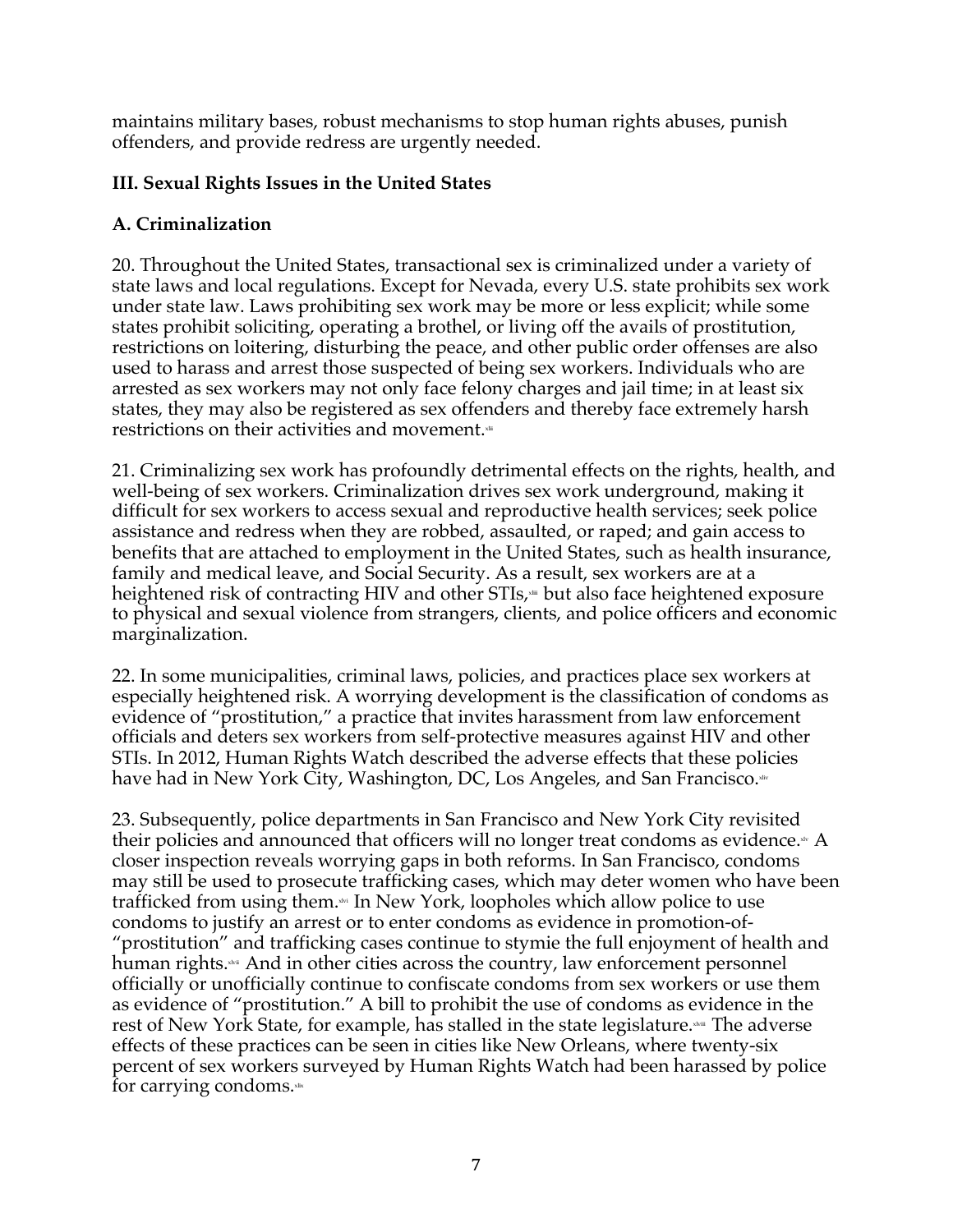24. The use of criminal laws to police sexual behavior also disproportionately affects people living with HIV/AIDS. UNAIDS has expressed concern about the use of criminal law to punish acts that fall short of intentional transmission – that is, acts in which a person knows that he or she is HIV-positive, intends to transmit HIV to another, and does so. Using the criminal law to prohibit non-disclosure of HIV status, exposing another to HIV without transmitting the virus, or unintentionally transmitting HIV raise serious human rights concerns. Nonetheless, exposing another person to HIV – typically through sex or shared needles, but sometimes through blood, organ, or sperm donation – is criminalized in thirty-two U.S. states. In a number of these states, laws criminalizing "transmission" are broad enough to include spitting at or biting another person, despite the fact that HIV is not transmitted through saliva.<sup>To be</sup> convicted under these laws, a person need not actually transmit the virus, intend to transmit the virus, or realistically expose another person to the virus. HIV-positive individuals who take measures to limit the risk of transmission or exposure by using condoms, pre-exposure prophylaxis, or antiretroviral drugs may nonetheless be charged and sentenced under these laws.

25. Criminalizing exposure to or transmission of HIV/AIDS has been criticized as counterproductive, both by the UN Special Rapporteur on the Right of Everyone to the Enjoyment of the Highest Attainable Standard of Physical and Mental Health and by public health agencies like UNAIDS.<sup>®</sup> Criminalization can deter individuals from getting tested and knowing their status, from disclosing that status to sexual partners for fear of being reported, or from taking various types of safer sex measures that meaningfully reduce the risk of transmitting HIV but are not accounted for in the law. In their various guises, laws criminalizing HIV exposure or transmission entrench stigma against PLWHA, and force disclosure of their medical status even when precautions render the threat of transmitting the virus negligible.

26. The National HIV/AIDS Strategy, formulated in 2010, recommends that states review their HIV-specific criminal laws "to ensure that they are consistent with current knowledge of HIV transmission and support public health approaches to preventing and treating HIV." $\equiv$  The guidelines do not, however, expressly recommend that states repeal laws that criminalize potential exposure to HIV. In 1990, the U.S. Congress required states to criminalize knowing HIV exposure in order to receive federal funding under the Ryan White Care Act. $\cdot$  To make the best use of scientific knowledge about HIV and respect the rights of PLWHA, states should now be similarly encouraged to repeal laws that have become outdated, counterproductive, and unnecessarily stigmatizing.

#### **B. Restrictions on Sexuality Education and Access to Information**

27. The lack of comprehensive, scientifically accurate sexuality education in the United States has significant consequences for teenagers. Among industrialized countries, the United States has one of the highest rates of teenage pregnancy, at 68 per 1000 women age 15-19. $\textdegree$  Rates of gonorrhea and chlamydia, too, are disproportionately high in comparison with those in other countries. $\mathbb{N}$  The effects are social as well as medical and sociological. For girls and young women, abstinence-only sexuality education and other ideological curricula fuel sexism and pernicious stereotypes about femininity, consent, and STIs.<sup>\*</sup> The absence or poor quality of sexuality education can also reproduce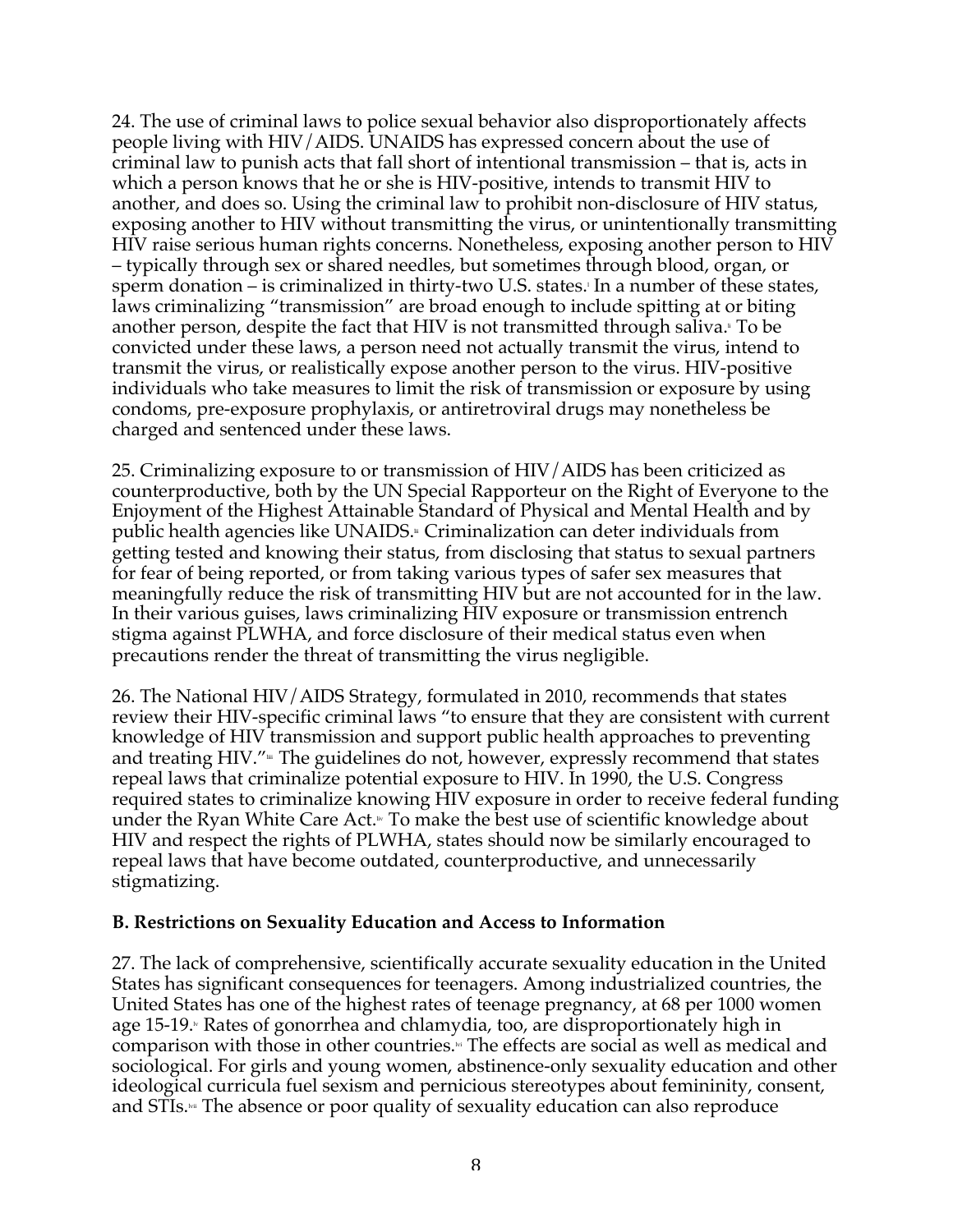heterosexism and cissexism, either implicitly or explicitly, and contribute to a hostile climate where bullying and discrimination of LGBTQ youth is rampant. $\lambda_{\text{min}}$ 

28. Like many other sexual rights issues, the availability and quality of sexuality education for school-aged children varies considerably from state to state. Only twentytwo states and the District of Columbia mandate that public schools teach sexuality education, and only nineteen states require that sexuality education curricula are factually, technically, or medically accurate. $\mathbb{I}$ 

29. A child's right to sexuality education, which has been recognized and affirmed by the Convention on the Rights of the Child and the Special Rapporteur on the Right to Education,<sub>"</sub> remains subject to parental consent in most states. A full thirty-five states and the District of Columbia permit parents to opt their children out of sexuality education, and three states require that parents give affirmative consent for their child to receive sexuality education. $\mathbb{R}^d$ 

30. The result is that teenagers remain disconcertingly ill-informed about sex and sexuality. Approximately 46% of males and 33% of female teenagers report having sex before receiving any formal education about contraception.<sup>14</sup> In one survey of 18 and 19 year olds, a full 41% reported knowing very little or nothing about condoms, and 75% reported knowing little or nothing about the contraceptive pill. $\frac{1}{n}$ 

#### **C. Restrictions on Abortion, Contraception, and Other Sexual and Reproductive Health Services**

31. The right to reproductive choice and sexual health is firmly recognized in both domestic and international law. The U.S. Supreme Court recognized a right to privacy that encompasses access to contraception in its 1965 ruling in *Griswold v. Connecticut*, and expressly extended that right to unmarried persons in its 1972 ruling in *Eisenstadt v. Baird*. In 1973, the Court ruled in *Roe v. Wade* that abortion was a fundamental right protected under that same right to privacy, invalidating a number of criminal laws which restricted access to abortion. Since *Roe*, however, access to abortion has been systematically fettered by a number of legislative and judicial restrictions, making it increasingly difficult for women across the United States to obtain accessible, affordable reproductive care.

32. The precariousness of access to contraception and abortion has been pronounced in recent years, as states have sought to restrict reproductive rights to an unprecedented degree. The Guttmacher Institute has reported that ninety-two new state-level antiabortion measures were passed in 2011 alone with forty-three new anti-abortion measures in 2012 and seventy anti-abortion measures in 2013. $\cdot$  The number of abortion restrictions enacted during this three-year period – 205 in all, passed in thirty states – was greater than the number enacted during the previous ten years combined. $\mathbb{R}^N$ Although the restrictions take a variety of forms – for example, banning abortion after twenty weeks, imposing unduly constrictive regulations on abortion providers, limiting private insurance coverage of abortion, and restricting access to medical abortion – they all make it difficult for women to exercise their right to reproductive decision making. Functioning in tandem, these laws often make abortion prohibitively difficult for women to obtain. They are exacerbated by restrictions that have already been passed in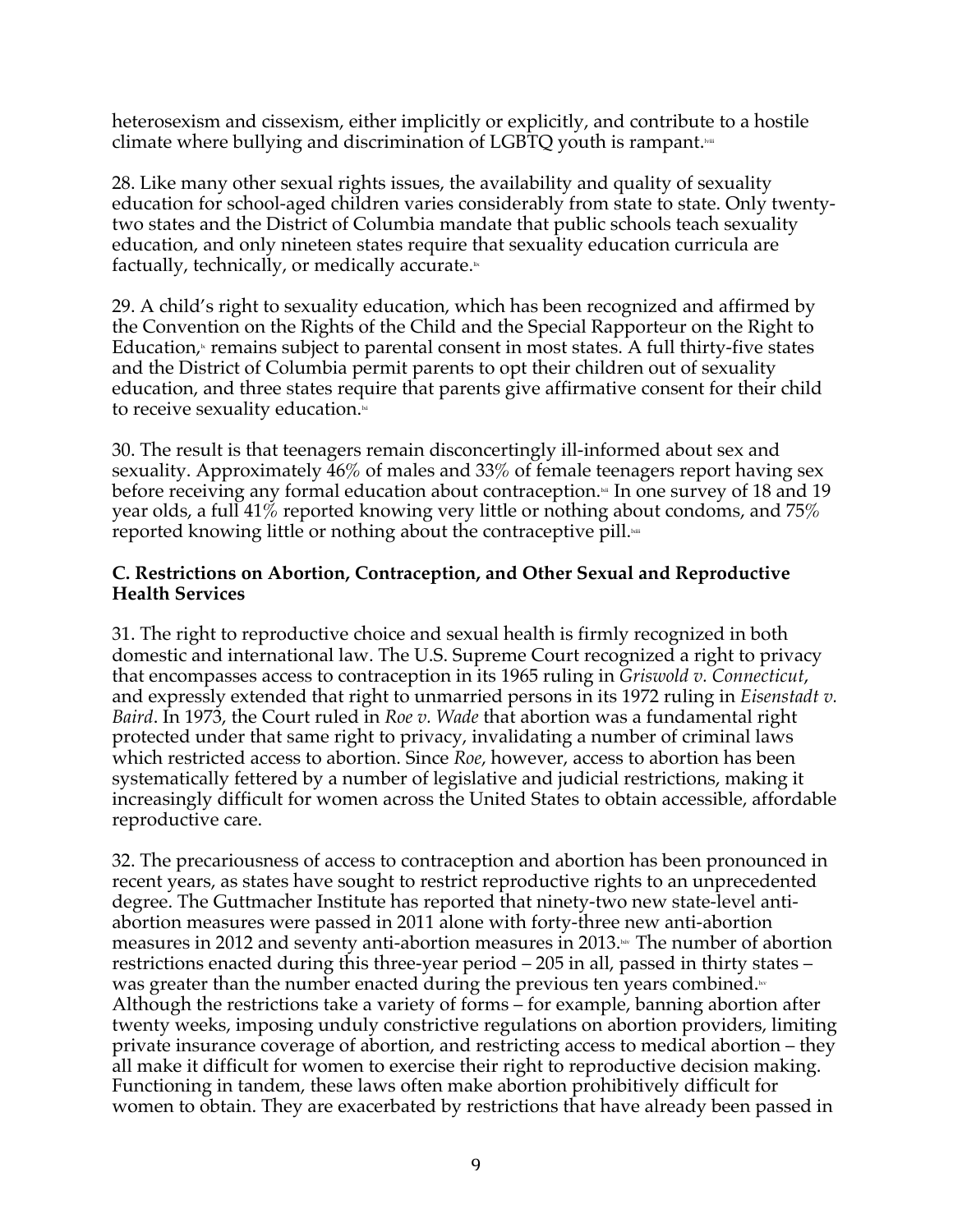many states and ratified by the courts, including gestational limits, requirements that abortions be performed by a licensed physician, prohibitions on so-called "partial birth abortion," mandatory pre-abortion counseling, mandatory waiting periods, and parental involvement in a minor's decision to have an abortion. $\mathbb{R}^N$  A full fifty-six percent of women live in states with more than four types of abortion restrictions, placing more than half of the women in the United States at serious risk of having their reproductive rights denied and their reproductive health needs unmet.

33. Setbacks for reproductive rights have not only been at the state legislative level, however. In 2014, the U.S. Supreme Court ruled in *Hobby Lobby v. Burwell* that closely held corporations could not be required to provide contraceptive coverage to their employees if they objected to providing that coverage on religious grounds. $\text{N}^{\text{test}}$  Other employers have already begun using the case to avoid providing contraceptives to their employees,<sup> $\star$ </sup> and many more are likely to follow.<sup> $\star$ </sup> The decision in *Hobby Lobby will* likely have repercussions far beyond the provision of contraception. Furthermore, employers and religious leaders have already begun to argue that the ruling exempts them from complying with a range of other generally applicable laws, including those that prohibit employers from firing unmarried employees who engage in sexual activity or employees who identify as LGBT.<sup>104</sup> With a bill to override the *Hobby Lobby* decision failing to gain the necessary votes for passage in the U.S. Senate, the plausibility of these claims will likely fall to the courts to decide. $\frac{1}{2}$ 

34. The decision in *Hobby Lobby* follows a number of provisions that have been passed in the healthcare arena. At both the state and federal level, $\text{w}$  reproductive rights have been significantly undermined by the propagation of conscience clause legislation, which allows medical personnel to refuse to provide particular services on moral or religious grounds. $\frac{1}{2}$  Typically, these laws allow providers to opt out of providing abortion, contraception, and other reproductive health services to women who need them. Many of these laws have been broadened over time to not only cover hospitals, doctors, and nurses, but also pharmacies and pharmacists. In forty-six states, some providers can refuse to provide abortion services; in thirteen states, providers can refuse to provide contraceptive services; and in eighteen states, providers can refuse to provide sterilization services.

35. Although the *Hobby Lobby* decision and conscience clause legislation have recently made national headlines, women in the United States also face more systemic barriers to accessing abortion and contraception. Particular groups of women, including people of color, poor women, immigrants, and minors, face unique disadvantages. $\text{km}$  The Hyde Amendment, passed by the U.S Congress in 1977, bars the federal government from covering abortion under Medicaid, the federal program which provides healthcare to low-income individuals, except in cases of rape, incest, or endangerment of the life of the mother. Federal law equates "post-abortion care" with medical attention for complications from abortion, and this is not prohibited by the Hyde Amendment or the Affordable Care Act. **Longity** Public funding for abortion is crucially important in the United States context, where approximately seventy percent of women do not have sufficient insurance or are financially ill-equipped to meet their medical needs. $\text{km}$  Barring Medicaid coverage of abortion continues to disproportionately affect poor women, women of color, immigrants, and minors, who are significantly less likely to have access to private-sector alternatives. $\sim$  The government's commitment to providing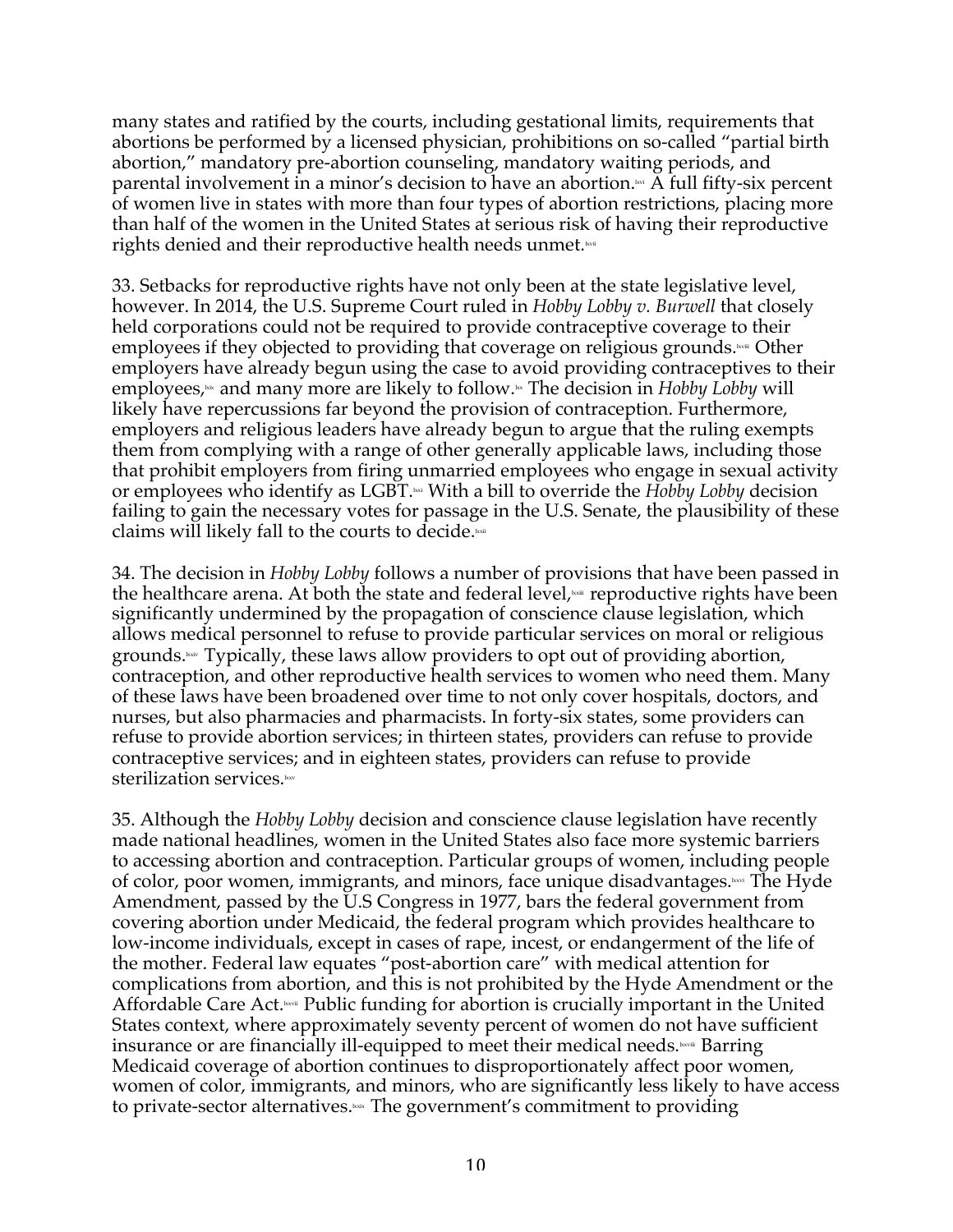contraception has also waned considerably; funding for Title X, a federal program which covers low-cost family planning services, is sixty-one percent lower than it was in  $1980 \text{.}$ 

36. Even with these restrictions in place, efforts to undermine access to abortion, contraception, and other reproductive health coverage continue in the present day. Following the passage of the Affordable Care Act, at least twenty states excluded abortion coverage from their state healthcare plans, and the House of Representatives voted to bar federal subsidies to insurance plans that include abortion coverage. Although the proposed legislation has not passed the Senate or been signed into law, it is illustrative of an ongoing political effort to further narrow the scope of reproductive rights in the United States.

### **IV. Recommendations**

37. To honor the commitments made during the first review of the United States and further ensure compliance with international human rights law, the U.S. government should:

38. Ratify the CRC, CEDAW, CRPD, the Optional Protocol to the ICCPR, and the ILO's Convention No. 111;

39. Pass the Employment Non-Discrimination Act after removing the broad exemption allowing employers to disclaim adherence to generally applicable non-discrimination laws on religious grounds;

39. Repeal the Food and Drug Administration's ban on blood donation by men who have sex with men;

40. Issue guidance from federal administrative agencies and provide funding for state initiatives aimed at ensuring that sex workers are able to access health care, police assistance, legal assistance, and public benefits;

41. Extend funding to ensure that survivors of child sexual exploitation, including male and transgender survivors and those with special health needs, are able to access public services;

42. Pass comprehensive gun control legislation that would, at a minimum, ban assault weapons, ban high-capacity gun magazines, and bolster background checks for purchases of firearms;

43. Integrate awareness raising programs regarding sex work into anti-trafficking efforts and train law enforcement, judicial personnel, and health workers on sex workers' rights such that trafficking and sex work are not conflated;

44. Fully fund proposed administrative programs and initiatives which alleviate disparities in education, work, and housing, paying special attention to persistent disparities on the basis of gender and SOGI;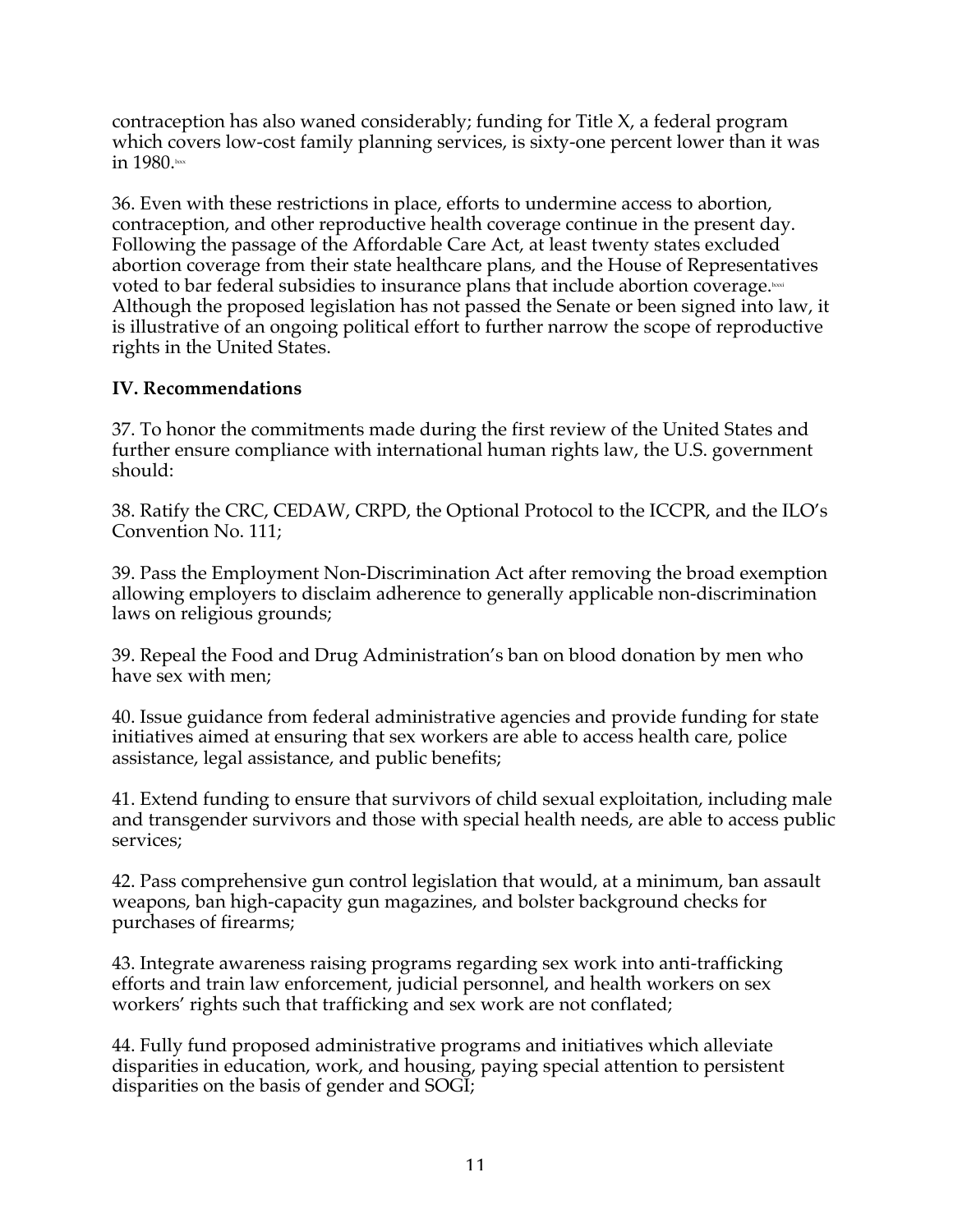45. Pass the Paycheck Fairness Act to alleviate gender disparities in the workplace, including disparities in pay;

46. Review conditions for women and children in agricultural work, up to and including administrative and legislative action to address sexual harassment, coercion, and violence and the permissive loopholes in labor law which allow child agricultural labor to continue unabated;

47. Strengthen compliance, monitoring, and enforcement mechanisms to ensure adherence to the rules implementing the Prison Rape Elimination Act, including any measures necessary to compel intransigent states;

48. Extend the rules implementing the Prison Rape Elimination Act to cover detention facilities operated by all federal departments, including immigration detention and any holding facilities operated by the Department of Health and Human Services and Department of Defense;

49. Pass comprehensive immigration reform that includes robust protections for undocumented women who are survivors of domestic violence, including access to visas, access to asylum, and protection from deportation, or pass these measures independently via legislative or administrative action;

50. Implement rigorous monitoring and enforcement mechanisms to ensure compliance with the recent executive order prohibiting federal contractors and subcontractors from engaging in human trafficking and forced labor on U.S. military bases;

51. Extend funding and technical support to assist states, municipalities, and police departments which take steps to protect the rights of sex workers, including the elimination of prostitution-free zones, the termination of official or unofficial condomsas-evidence policies, and the decriminalization of sex work and related activities;

52. Revise the National HIV/AIDS Strategy to expressly condemn laws criminalizing potential exposure or transmission of HIV, and extend funding and technical support to states and municipalities which repeal laws criminalizing the non-disclosure, exposure or transmission of HIV;

53. Extend funding and technical support for comprehensive sexuality education that is factually, technically, and medically accurate;

54. Adopt guidance and initiate programming through the Department of Education to promote sound and comprehensive sexuality education instruction in public schools, ensuring that such instruction affirms sexual and reproductive rights, including gender equality, sexual and gender diversity, and all aspects of sexual and reproductive health, including HIV/AIDS, sexually transmitted infections, teenage pregnancy, contraception, and safe abortion;

55. Pass the Real Education for Health Youth Act;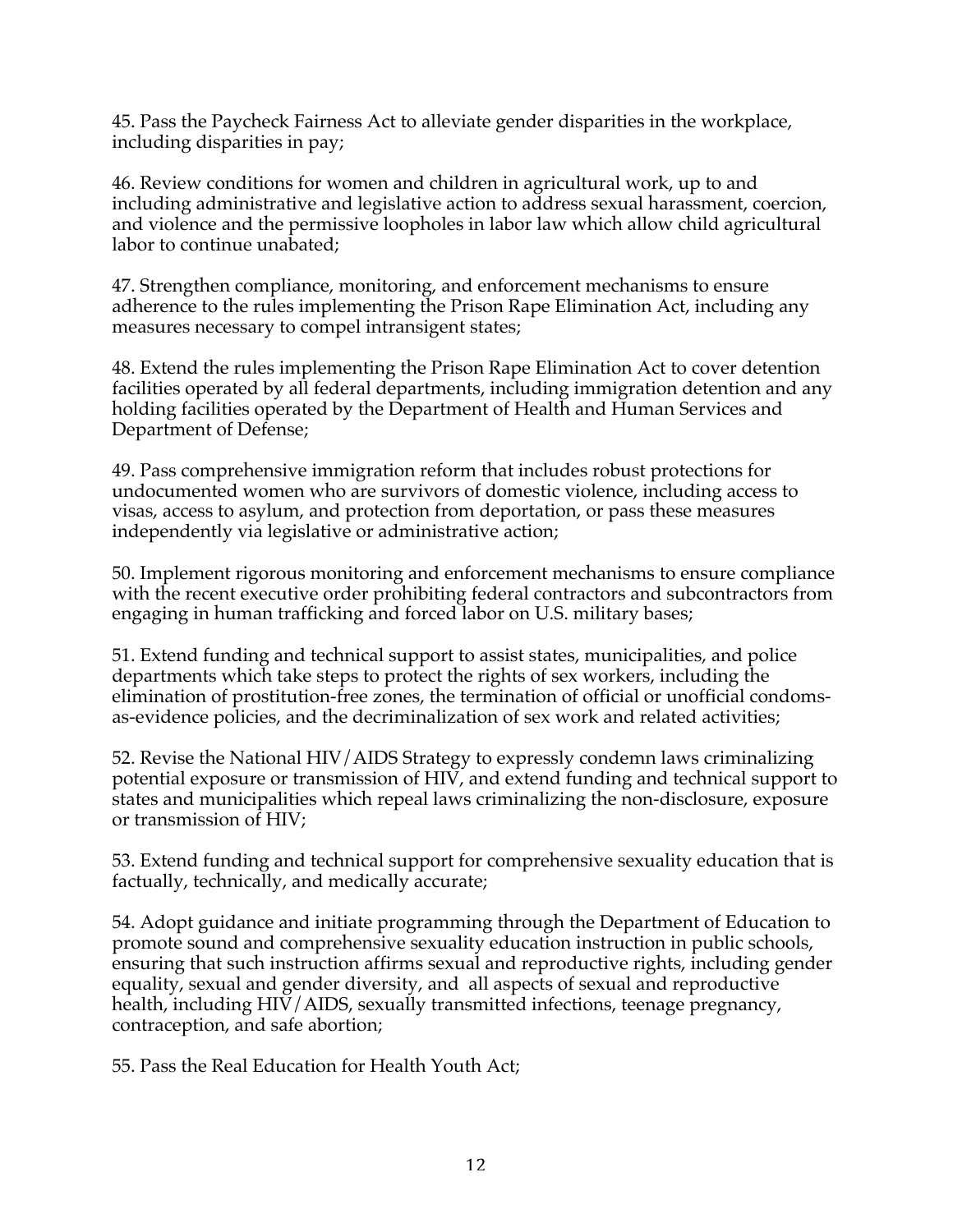56. Employ any and all legal mechanisms available to the Department of Justice to defend reproductive rights from state-based restrictions which function, independently or in tandem, to meaningfully restrict the constitutional right to abortion and contraception;

57. Pass legislation to ensure that all women are able to access affordable contraception in the aftermath of *Hobby Lobby v. Burwell*;

58. Ensure that the rights and freedoms of women, LGBT people, and other marginalized groups are respected and protected, including by refraining from passing or by narrowly interpreting conscience clauses to ensure they do not infringe on the rights of marginalized groups;

59. Pass legislation to repeal the Hyde Amendment and extend Medicaid funding to cover abortion;

60. Increase funding for Title X to ensure that poor women have access to affordable contraception; and

61. Ensure that insurance coverage under the Affordable Care Act covers abortion and other reproductive health services.

 <sup>i</sup> The Sexual Rights Initiative (SRI) is a coalition including: Action Canada for Population and Development (Canada); Egyptian Initiative for Personal Rights (Egypt); Federation for Women and Family Planning (Poland); Creating Resources for Empowerment and Action (India); Coalition of African Lesbians (Africa); Akahata Equipo de Trabajo en Sexualidades y Generos (Latin America) and others. www.sexualrightsinitiative.com.

ii http://www.thetaskforce.org/downloads/reports/issue\_maps/non\_discrimination\_5\_14\_color.pdf.  $i$ http://www.nytimes.com/2014/07/22/us/politics/obama-job-discrimination-gays-executiveorder.html.

iv http://www.huffingtonpost.com/2014/07/08/enda-religious-exemption\_n\_5568736.html. v

http://www.fda.gov/biologicsbloodvaccines/bloodbloodproducts/questionsaboutblood/ucm108186.ht m.

vi http://thinkprogress.org/lgbt/2013/06/20/2189821/ama-blood-donation-ban.

 $v$ http://www.cnn.com/2013/07/29/justice/child-prostitution-arrests.

 $v_{\text{m}}$  http://www.bjs.gov/content/pub/press/cshti0810pr.cfm.

ix http://thinkprogress.org/justice/2013/07/09/2270371/100000-children-are-forced-into-prostitutioneach-year.

<sup>x</sup> http://nnedv.org/policy/issues/vawa.html.

xi http://www.nytimes.com/2013/04/18/us/politics/senate-obama-gun-control.html.

xii http://www.whitehouse.gov/the-press-office/2012/09/25/fact-sheet-obama-administrationannounces-efforts-combat-human-trafficki.

xiii http://www.polarisproject.org/resources/hotline-statistics/human-trafficking-trends-in-the-unitedstates.

xiv http://www.polarisproject.org/resources/hotline-statistics/human-trafficking-trends-in-the-unitedstates.

xv http://www.ed.gov/equity.

xvi http://www.ed.gov/news/press-releases/obama-administration-2015-budget-prioritizes-keyeducation-investments-provide-o.

 $*$ http://nces.ed.gov/pubs2012/2012046.pdf.

 $\frac{1}{2}$ http://nces.ed.gov/pubs2012/2012046.pdf.

xix http://www.nytimes.com/2014/04/09/us/politics/obama-signs-measures-to-help-close-gender-gapin-pay.html.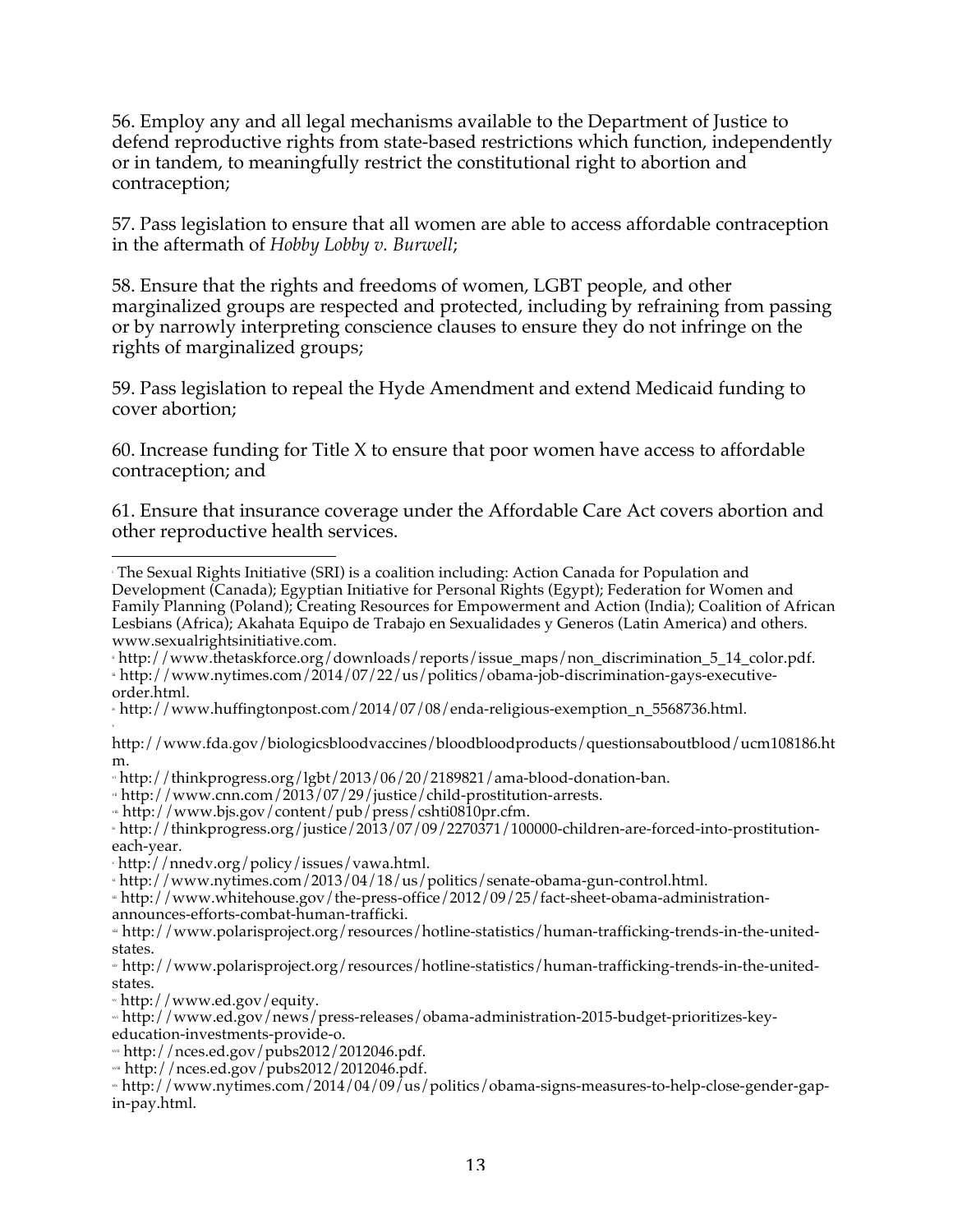<u> 1989 - Andrea San Andrea San Andrea San Andrea San Andrea San Andrea San Andrea San Andrea San Andrea San An</u> xx http://www.washingtonpost.com/blogs/post-politics/wp/2014/04/09/senate-falls-six-votes-short-ofpassing-paycheck-fairness-act.

 $x^*$  http://www.theatlantic.com/business/archive/2013/11/the-workforce-is-even-more-divided-by-racethan-you-think/281175; http://www.nytimes.com/2014/04/24/upshot/the-pay-gap-is-because-ofgender-not-jobs.html; http://articles.latimes.com/2013/nov/21/business/la-fi-mo-a-rundown-of-lgbtworkplace-discrimination-20131121.

 $\approx$  http://www.aauw.org/resource/the-simple-truth-about-the-gender-pay-gap.

 $x^*$  http://www.bls.gov/news.release/empsit.t02.htm;

xxix

 $\infty$ 

xlii

http://www1.eeoc.gov/eeoc/statistics/employment/jobpat-eeo1/2012/index.cfm#select\_label.

\* http://www.nlchp.org/Cruel\_Inhuman\_and\_Degrading.

 $*$ http://www.whitehouse.gov/blog/2012/01/30/archives-president-obama-signs-lilly-ledbetter-fairpay-act.

 $\frac{1}{2}$  http://www.iwpr.org/initiatives/pay-equity-and-discrimination.

 $x*h$ ttp://www.iwpr.org/publications/pubs/gender-wage-gap-projected-to-close-in-year-2058-mostwomen-working-today-will-not-see-equal-pay-during-their-working-lives/at\_download/file.

 $x \approx \text{http://thehill.com/business-a-loblying/224169-obama-administration-scraps-child-labor-rules-for$ farms.

http://www.antislavery.org/english/what\_we\_do/antislavery\_international\_today/award/forced\_lab our\_in\_the\_united\_states\_agricultural\_industry.aspx.

http://www.antislavery.org/english/what\_we\_do/antislavery\_international\_today/award/forced\_lab our\_in\_the\_united\_states\_agricultural\_industry.aspx.

whttp://www.farmworkerjustice.org/sites/default/files/documents/HRW%20Cultivating%20fear.pdf.  $\approx$  http://www.hrw.org/sites/default/files/reports/crd0510webwcover\_1.pdf.

 $x \approx \frac{h_{\text{t}}}{h_{\text{t}}}$  http://www.hrw.org/news/2011/11/17/child-farmworkers-united-states-worst-form-child-labor.

 $x \approx \text{http://www.whitehouse.gov/the-press-office/2012/05/17/presidental-memorandum-implementing-}$ prison-rape-elimination-act.

 $\sim$  http://www.nybooks.com/articles/archives/2012/oct/11/prison-rape-obamas-program-stopit/?page=2.

 $\frac{\text{with}}{\text{with}}$  /www.motherjones.com/politics/2014/05/states-not-complying-prison-rape-elimination-act.

was http://www.nybooks.com/articles/archives/2012/oct/11/prison-rape-obamas-program-stopit/?page=2.

 $x_i = \frac{h(t)}{v}$  www.washingtonpost.com/local/for-immigrant-women-domestic-violence-creates-a-doubleshadow/2013/12/02/5626b85e-55e6-11e3-8304-caf30787c0a9\_story.html.

 $x = \frac{h}{v}$  http://www.whitehouse.gov/the-press-office/2012/09/25/executive-order-strengtheningprotections-against-trafficking-persons-fe.

xl http://america.aljazeera.com/articles/2014/3/7/after-12-years-

ofwarlaborabusesrampantonusbasesinafghanistan.html.

xli http://www.incite-national.org/page/women-us-military-east-asia.

http://www.slate.com/articles/news\_and\_politics/jurisprudence/2014/08/mapped\_sex\_offender\_regi stry\_laws\_on\_statutory\_rape\_public\_urination\_and.html.

 $*$ http://www.hivlawandpolicy.org/resources/condoms-evidence-prostitution-united-states-andcriminalization-sex-work-margaret-wurth.

 $*$  http://www.hrw.org/sites/default/files/reports/us0712ForUpload 1.pdf.

xlv http://www.sfgate.com/opinion/openforum/article/S-F-no-longer-criminalizes-condoms-

4629384.php; http://www.nytimes.com/2014/05/13/nyregion/new-york-police-to-limit-seizing-ofcondoms-in-prostitution-cases.html.

xlvi http://www.sfgate.com/opinion/openforum/article/S-F-no-longer-criminalizes-condoms-4629384.php.

 $\text{http://www.motheriones.com/politics/2014/05/nypd-sex-works-condoms-evidence};$ 

http://www.nocondomsasevidence.org/2014/05/12/access-to-condoms-coalition-response-to-nypdannouncement.

 $\text{http://www.policereformorganizingproject.org/wp-content/uploads}/2014/07/A-Blueprint-for-$ NYPD-Reform.pdf.

xlix http://www.hrw.org/sites/default/files/reports/usnola1213\_ForUpload\_3.pdf.